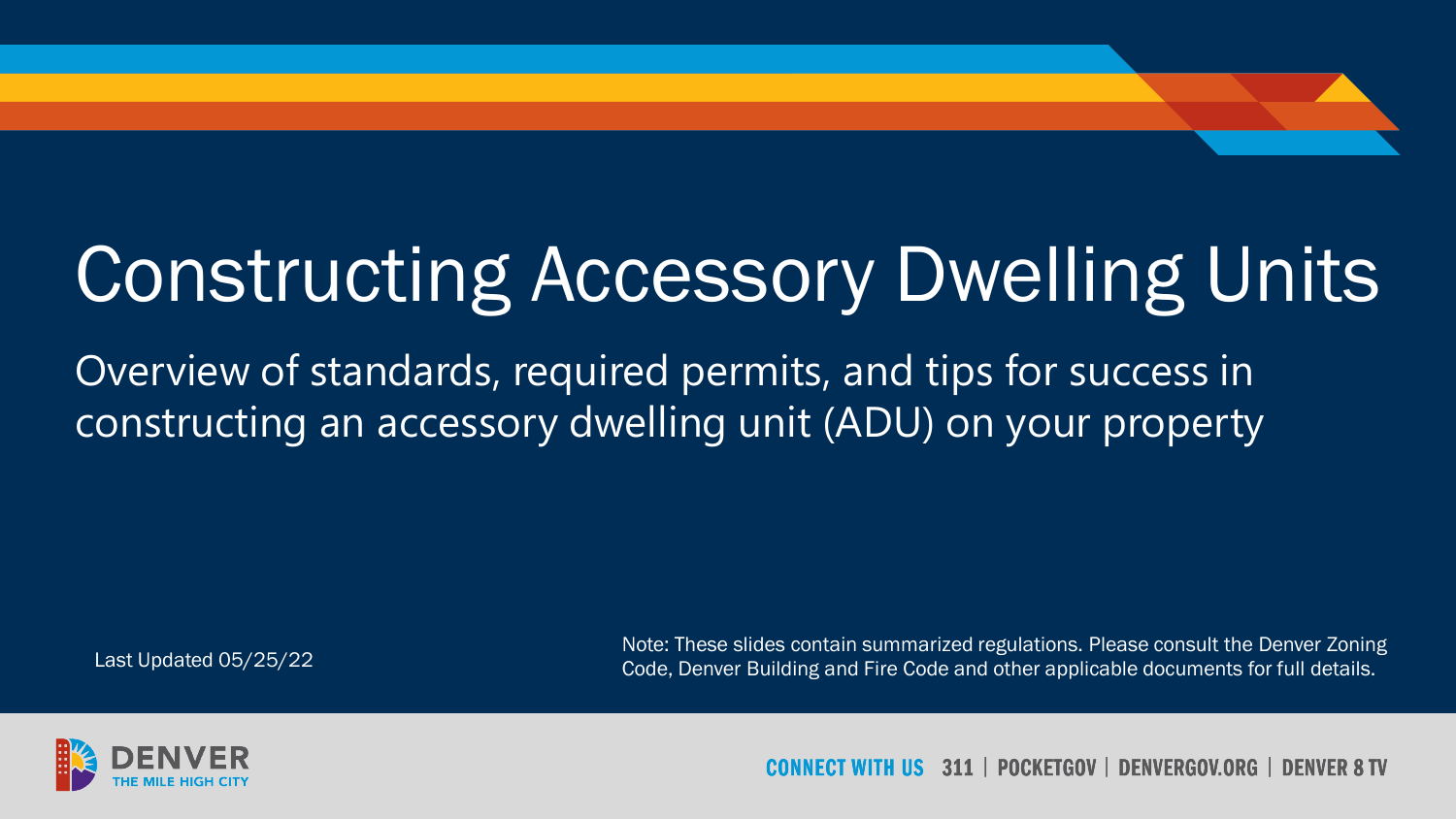### What is an Accessory Dwelling Unit?

An ADU is a second dwelling unit located on the same zone lot as a primary residential use, such as a single unit house. ADUs typically come in two forms:

- 1. An ADU inside your primary house structure (an "attached ADU")
- 2. An ADU in a separate, detached structure on your property, which could be either new construction or a conversion of an existing detached structure such as a garage (a "detached ADU")

Each option is subject to different code requirements.



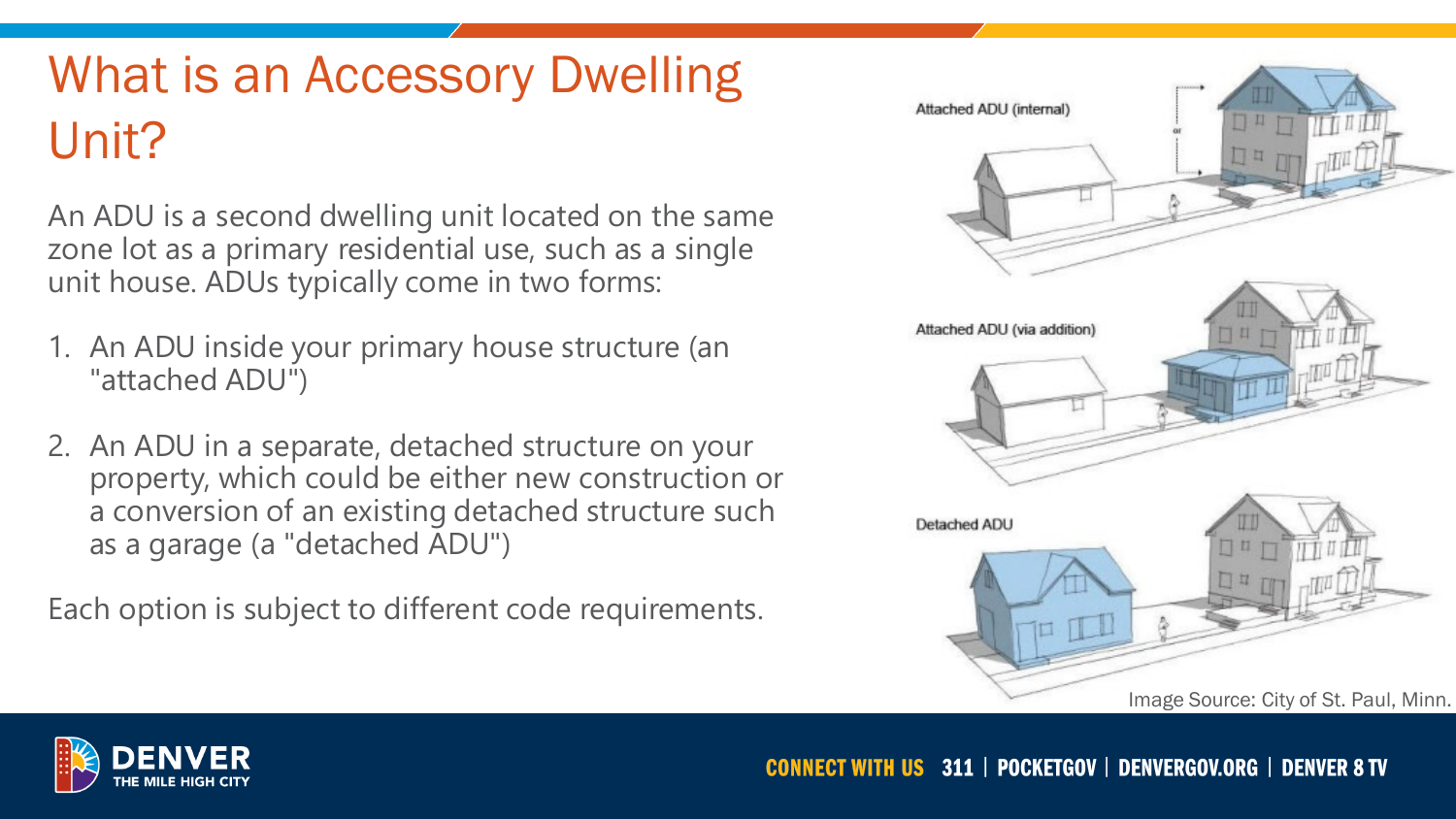### What are the steps for constructing an ADU?

- 1. Confirm your zone district allows ADUs.
	- $\triangleright$  Generally speaking, Single-Unit (SU) zone districts with a "1" at the end of the district name, such as U-<br>SU-C1, allow ADUs. Visit the Denver Zoning Code for more details about what is allowed on your property (See if the zoning of your property allows ADUs: <https://denvergov.org/Maps/map/accessorydwellings>)
- 2. If not, you will need to rezone your property (see next slide). If you have received rezoning pre-application review, consult the packet on rezoning provided by your assigned planner.
- 3. Receive your rezoning approval (if your property does not already allow ADUs)
- 4. Prepare building plans (see slides 5 through 9 for requirements you will need to consider)
- 5. Apply for zoning, building, sewer use and other permits (see slide 10 for required permits and instructions for initiating review)
- 6. Receive permit approvals and start building
- 7. Request construction inspections as you build
- 8. Once you have passed all inspections, receive a Certificate of Occupancy (C/O)

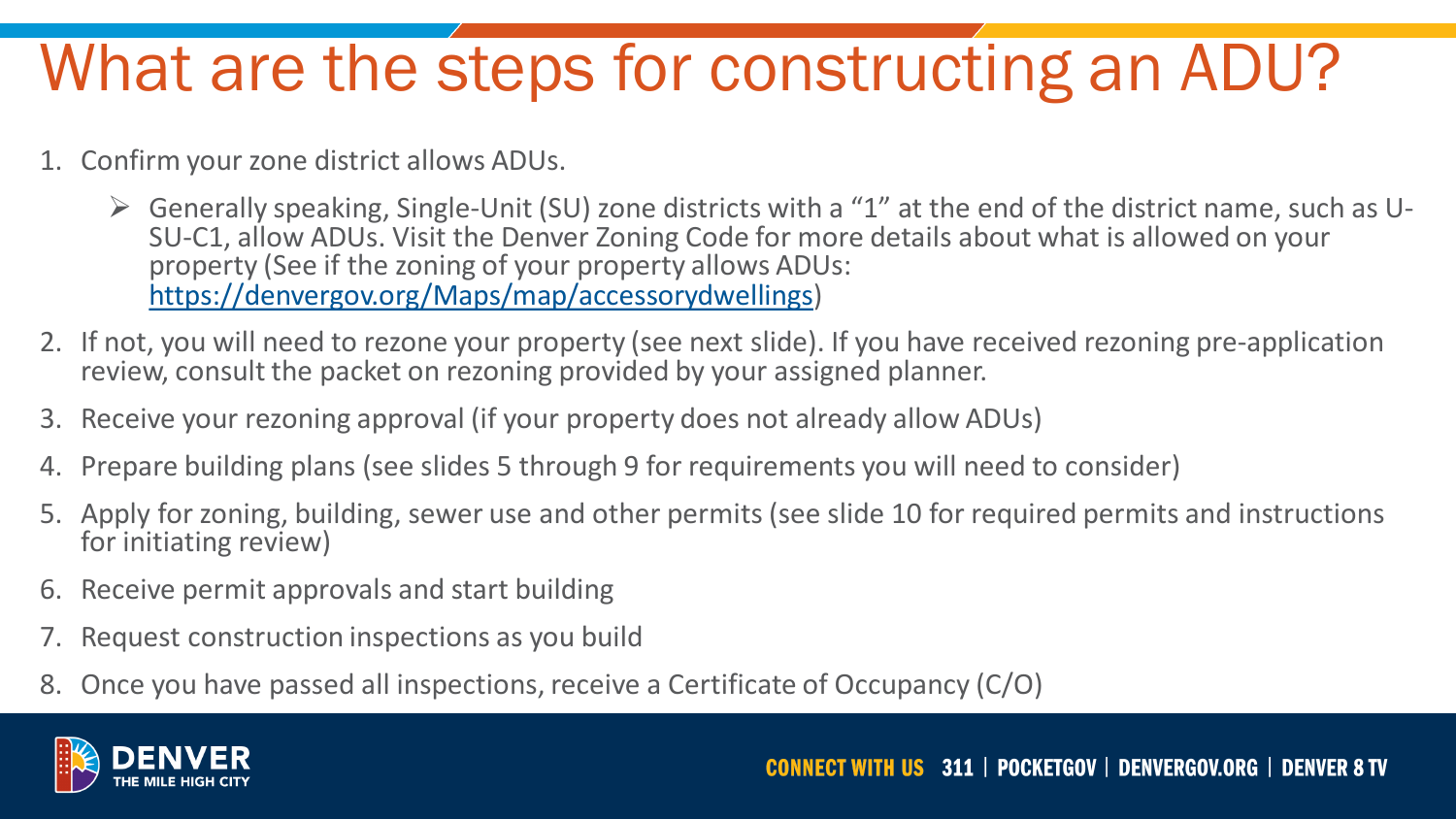# What is rezoning?

- Rezoning is a process that changes a property's zone district. Denver's adopted land use plans and policies support rezoning properties with single-unit (SU) zoning to allow ADUs (for example, rezoning from U-SU-B to U-SU-B1).
- Prior to rezoning, property owners are strongly encouraged to engage the services of a professional to ensure that an ADU could feasibly meet the requirements summarized in these slides.
- The rezoning process takes approximately 4 to 6 months and requires applicants to attend two public hearings before the Denver Planning Board and City Council. You can learn more about rezoning and request a pre-application review from a planner (the first step toward pursuing a rezoning) at this link: [www.denvergov.org/rezoning.](http://www.denvergov.org/rezoning)
- Some property owners have proposed using zoning waivers to address limitations such as parcels that do not meet minimum lot depth, or to add the ADU use and building form in the Suburban Neighborhood Context, where there are very few zone districts that allow the ADU use at all. Recently, Denver City Council denied a rezoning that included proposed waivers and recommended rezoning applicants wait until these issues are addressed in an ongoing project expected to conclude with Denver Zoning Code updates in early 2023 (See next slide). Applicants whose properties may require rezoning waivers are encouraged to watch that hearing to learn more about those concerns.
	- $\triangleright$  Link to Denver City Council Feb 28 hearing: [https://denver.granicus.com/player/clip/14728?view\\_id=21&redirect=true](https://denver.granicus.com/player/clip/14728?view_id=21&redirect=true%E2%80%8B)
	- $\triangleright$  Public Hearing for 3178 S. Dayton begins at 46:40

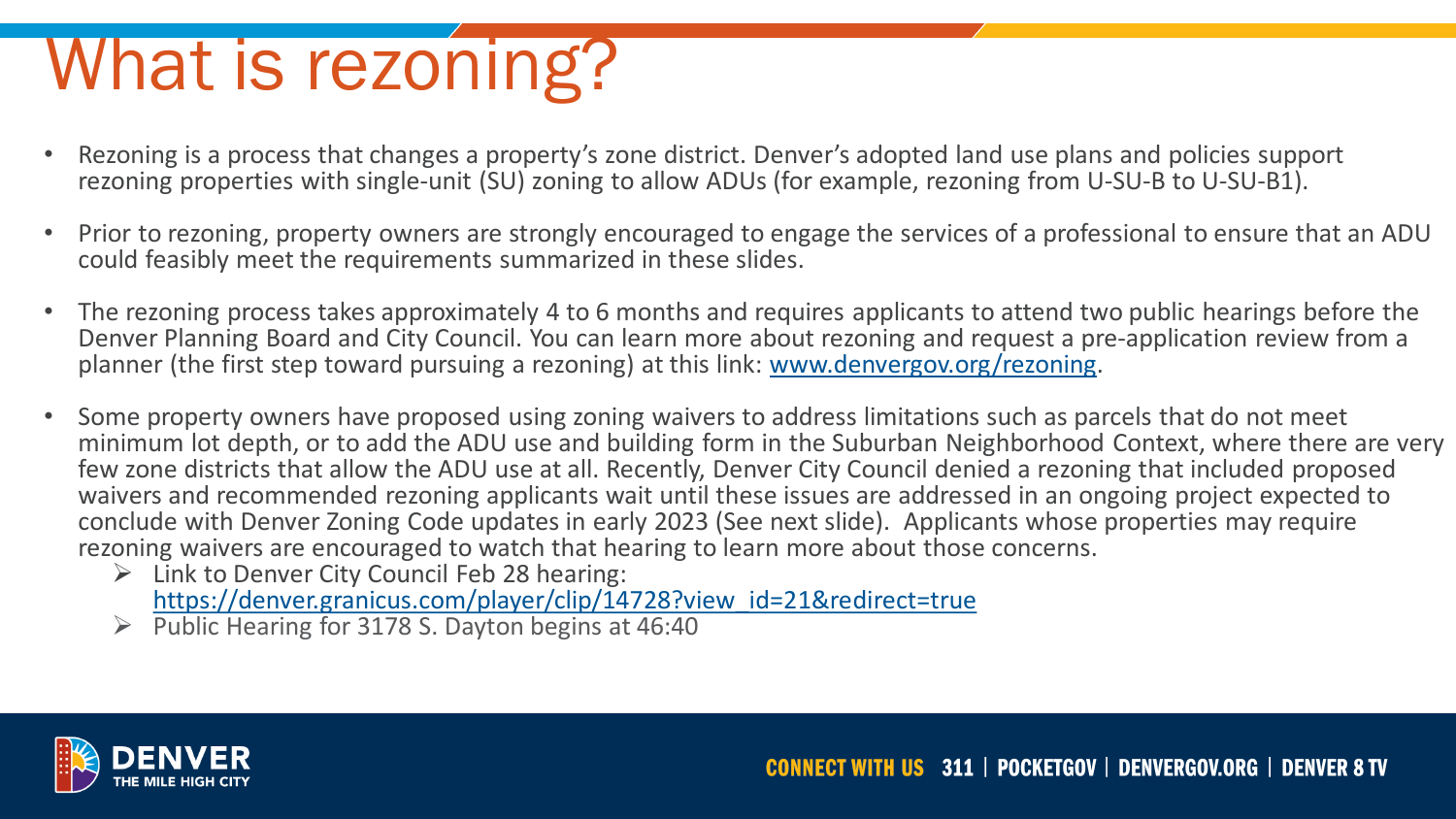## My zoning allows ADUs! What else may impact my ability to build one?

- The following slides summarize the various code and permit requirements for constructing Accessory Dwelling Units. Applicants should review this information before proceeding to any next steps, including before formally applying to rezone a property.
- ADUs must comply with zoning and building standards, as summarized in this slide deck and detailed in the city's zoning and building codes. Even if your current zoning allows an ADU, unique characteristics of your property or existing development may mean an ADU is not technically feasible on your lot.
- The city's Residential Review Team **does not review building plans** in advance of a rezoning. Property owners are **strongly encouraged** to secure the services of an architect or other building professional to ensure their envisioned project can meet zoning and building standards, before proceeding with a rezoning.

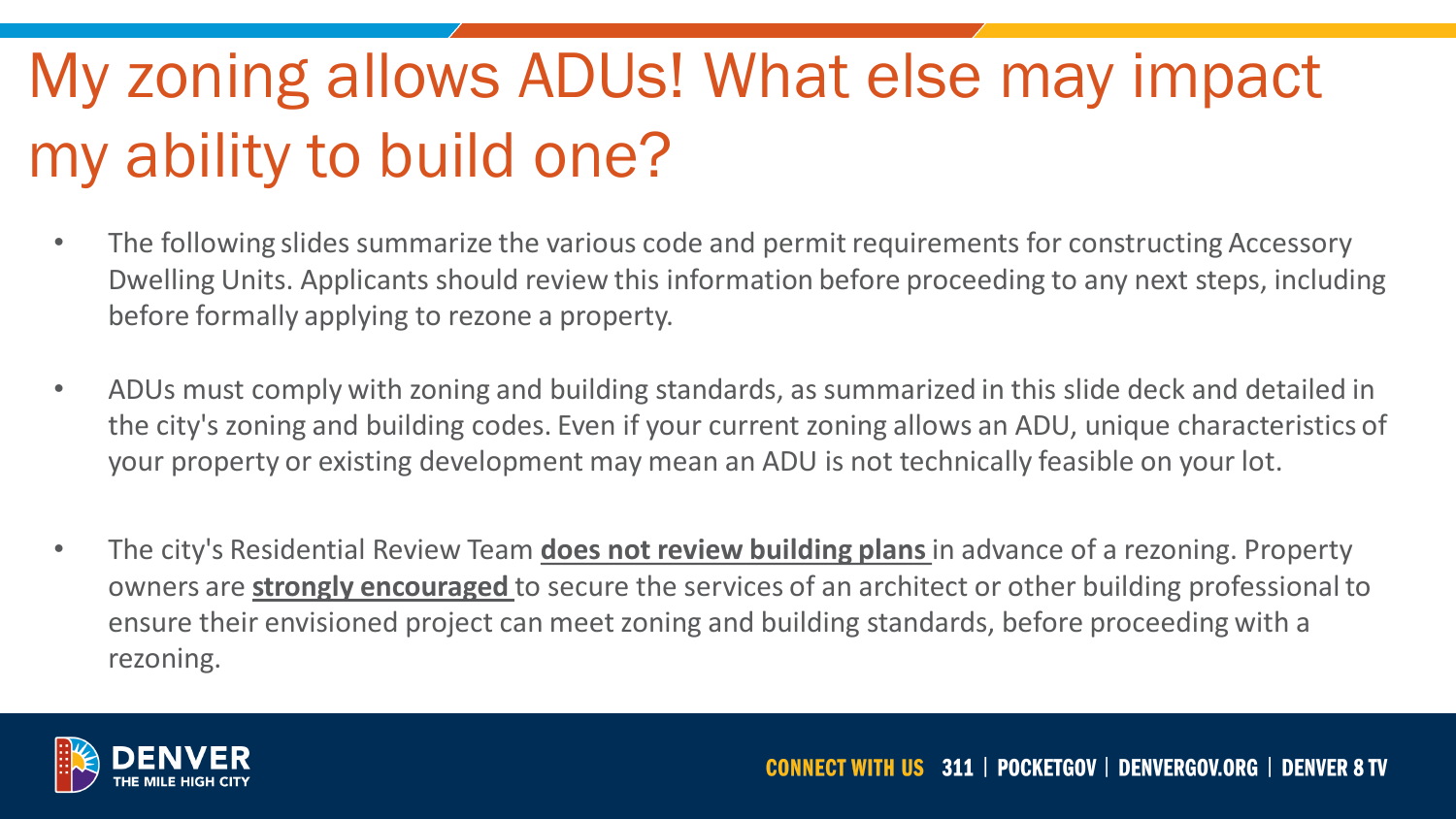### The Zoning Code references "Zone Lots." What are those?

- $\triangleright$  A Zone Lot is the city-approved piece of land that meets zoning code requirements for minimum lot size, minimum lot width, required frontage on a public street, and in some cases limits on the number of structures and land uses.
- $\triangleright$  A Zone Lot may have the same boundaries as a single assessor tax parcel, or it may contain multiple tax parcels, or only portions of a tax parcel.



*This illustration from the Zoning Code's Building Form Standards for Detached ADUs shows how Zone Lots are used as a reference point for various standards, such as setbacks, building height, bulk plane, etc.*

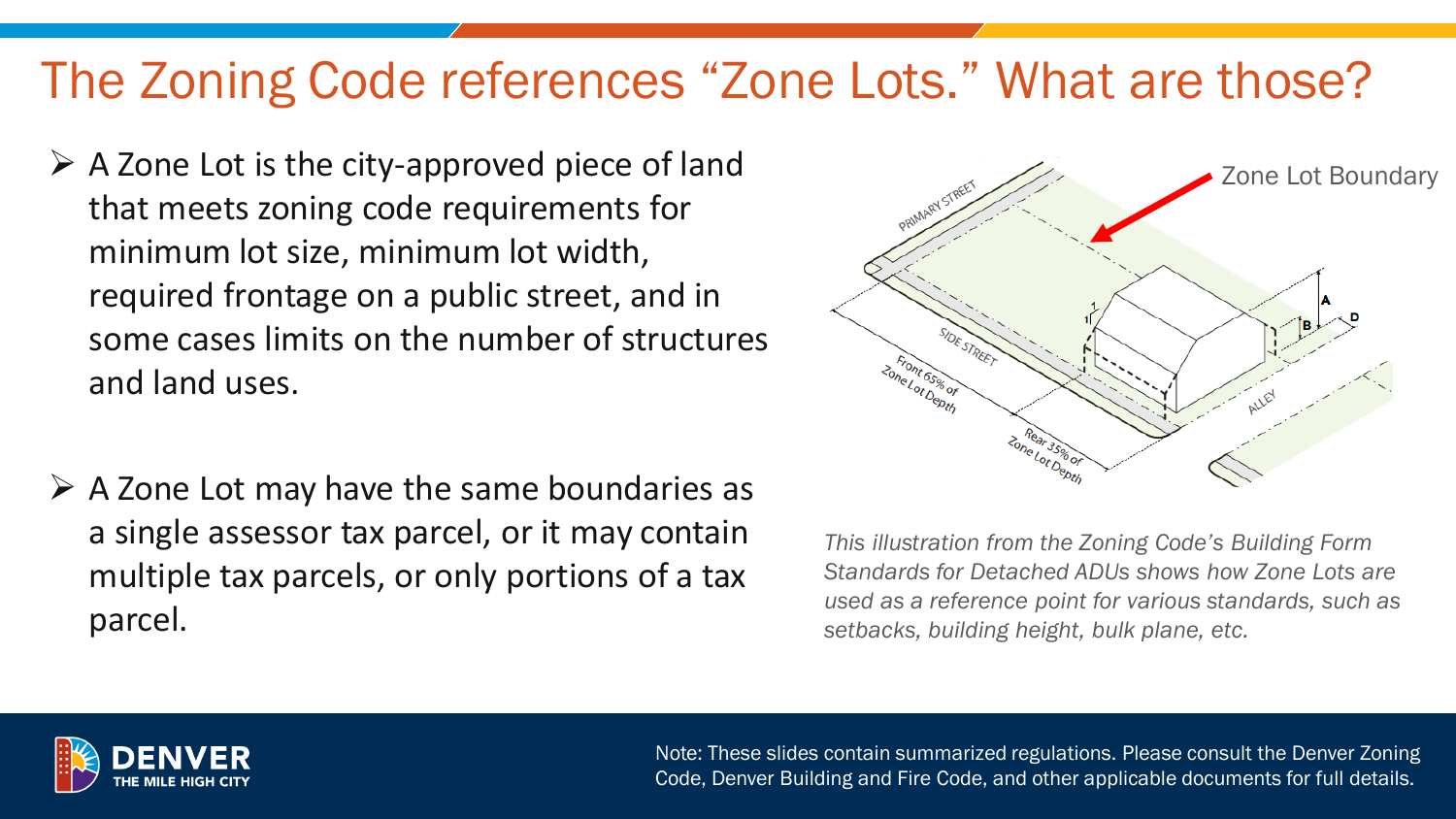### Zone Lots, continued

- $\triangleright$  To obtain permits for an ADU, you must confirm whether your property complies with Denver's minimum zoning standards, such as:
	- *Zone Lot Size (area)*
	- *Zone Lot Depth*
	- *Zone Lot Width*
	- *Frontage on a Named or Numbered Public Street*
- Example Detached ADU requirements for the U-SU-B1 Zone District :
	- *Minimum Zone Lot Size (area): 4,500 square feet*
	- *Minimum Zone Lot Depth: no requirement (Minimum Zone Lot Depth of 150 feet is only required in the Suburban Context)*
	- *Minimum Zone Lot Width: 35 feet*
- $\triangleright$  The existence of a house on a parcel does not necessarily mean the zone lot is conforming (See [Denver Zoning Code S](https://denvergov.org/Government/Agencies-Departments-Offices/Agencies-Departments-Offices-Directory/Community-Planning-and-Development/Denver-Zoning-Code)ec. 1.2). If the zone lot does not meet minimum zone lot standards, a Detached Accessory Dwelling Unit will not be allowed without waivers or variances. Note: An attached/inside-the-main-house ADU is not subject to these Zone Lot limits.

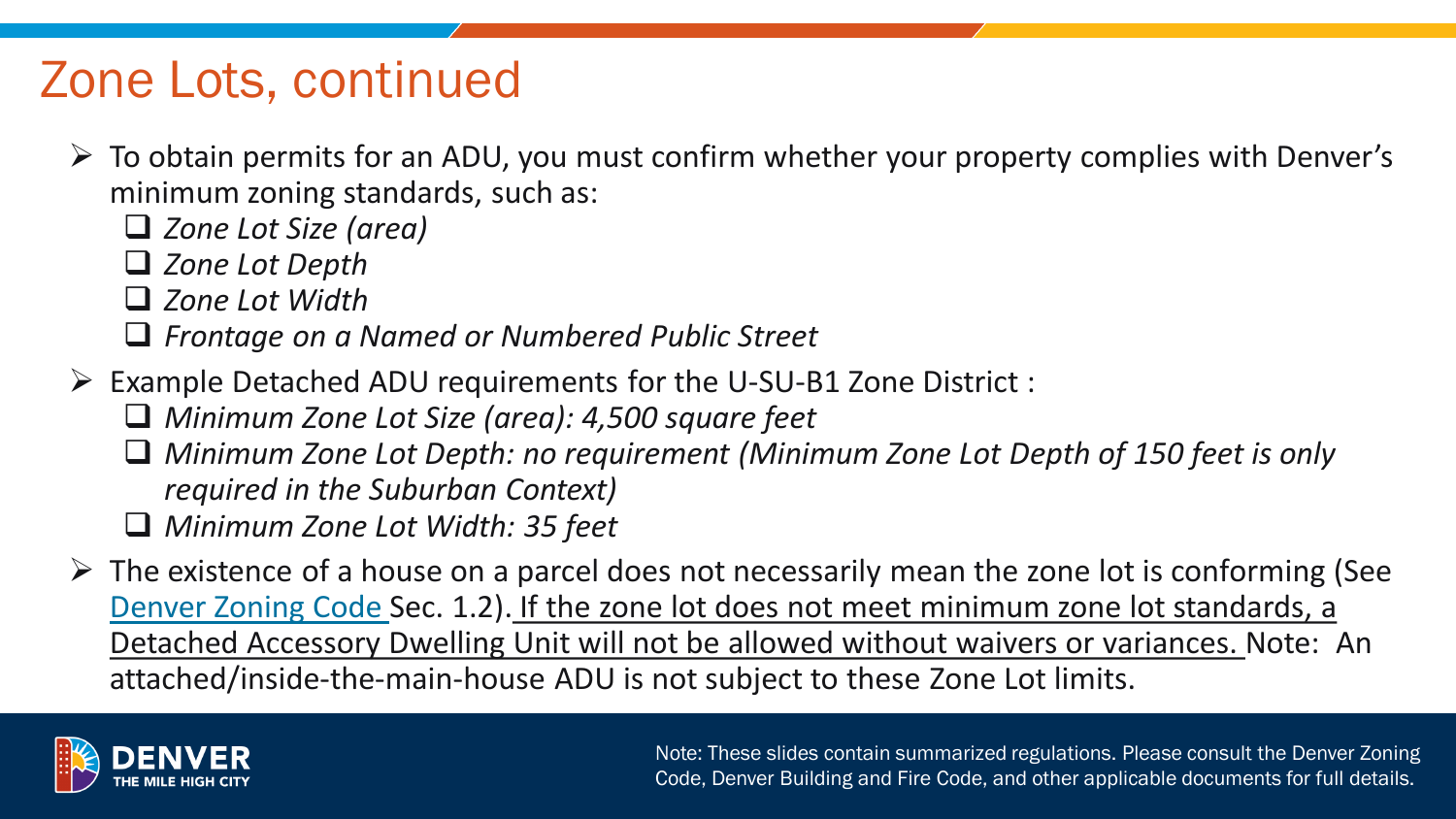## What limitations apply to ADUs?

• The Denver Zoning Code applies various regulations, or **Use Limitations,** to most land uses, including Accessory Dwelling Units (See [DZC](http://www.denvergov.org/zoning) Sec. 11.8). Example requirements include:

### **In all zone districts:**

- $\triangleright$  In districts where they are allowed, ADUs must be accessory to one Primary Single Unit Dwelling Use
	- o For example, an ADU is not allowed on the same property as a Two-Unit / Duplex Dwelling use
- $\triangleright$  Only one ADU is allowed per Zone Lot
- $\triangleright$  ADUs may not be accessed by a separate driveway from that serving the Primary Single Unit Dwelling, unless it is new access provided from an alley
- $\triangleright$  Roof and exterior finished materials for an ADU must be comparable in composition and appearance to the Primary Single Unit Structure on the zone lot
- $\triangleright$  Where feasible, water, electric, sewer and other utilities should be provided from shared systems

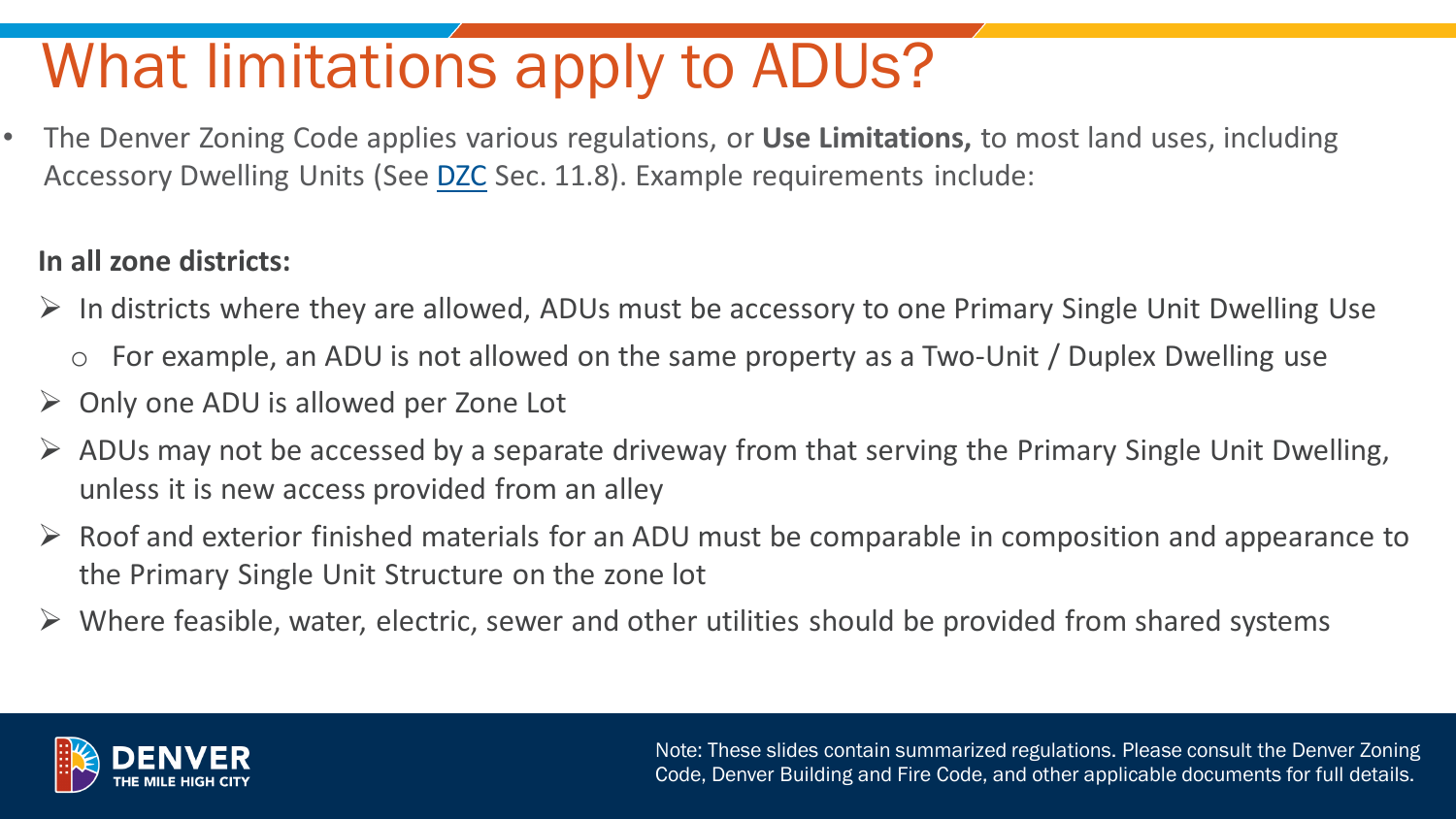### Limitations on ADUs, continued

### **In Single Unit (SU) Zone Districts, the following additional regulations apply:**

- $\triangleright$  The owner of the zone lot on which an ADU use is maintained must occupy either the primary dwelling unit or the ADU as the owner's legal and permanent residence
- $\triangleright$  ADUs are limited to a maximum footprint based on the size of the parcel.
	- For example, on parcels that are 6,000 square feet or less, ADUs may have a maximum gross floor area of 650 square feet.
- $\triangleright$  Maximum occupancy of 1 resident is allowed per 200 square feet of habitable space in the ADU

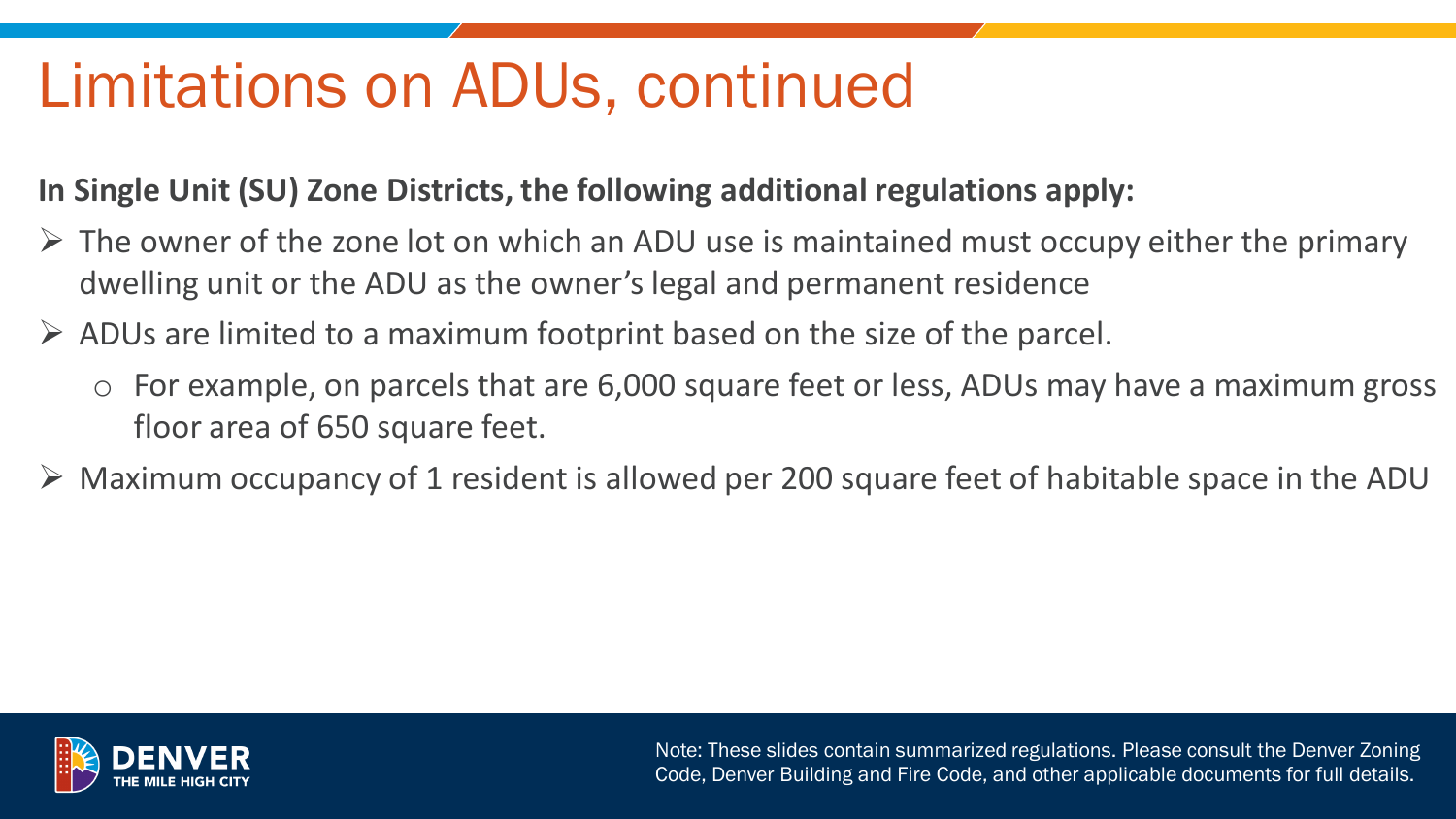### Where can I locate an ADU on my property, and how big can it be?

- Accessory Dwelling Units in a separate, detached structure must conform to building form standards (referred to as District Specific Standards) in the applicable zone district. These include:
	- Must be located in rear 35% of the lot
	- $\triangleright$  Side and rear setbacks from all property lines
	- $\triangleright$  Lot Coverage (some additional flexibility is granted for ADUs if spaced far enough from the main house)



*ADU in Denver's Westwood Neighborhood*

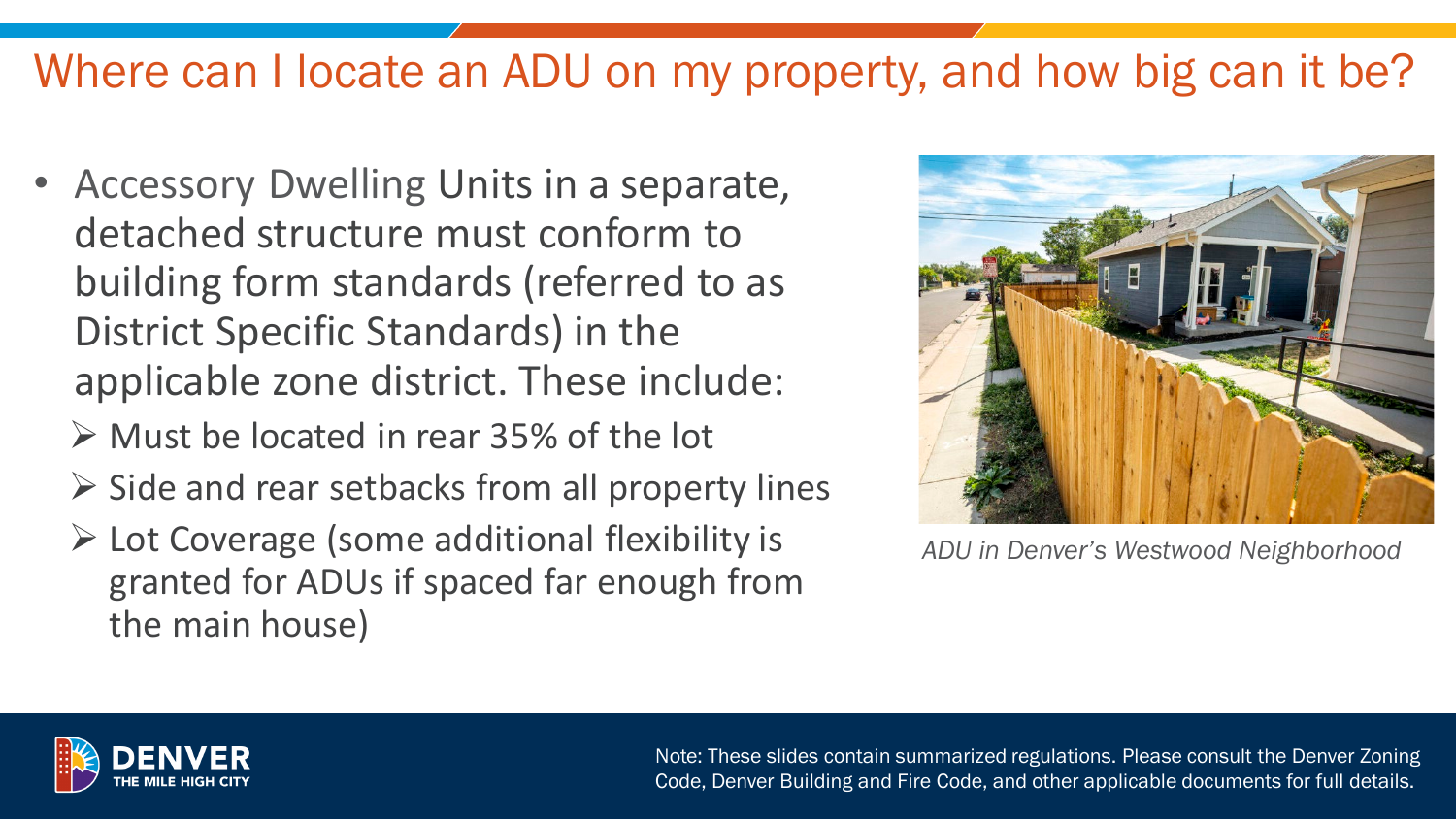### ADU location and size, continued

- $\triangleright$  Vehicle access (required from an existing alley if one is present)
- $\triangleright$  Maximum detached ADU building footprint
	- □ Example from Urban Neighborhood Context (e.g., U-SU-B1 or U-SU-C1):

| <b>Zone Lot Size</b> | 6,000 or less sq<br>ft | <b>Greater than</b><br>6,000 and up to<br>7,000 sq ft | Larger than 7,000<br>sq ft |
|----------------------|------------------------|-------------------------------------------------------|----------------------------|
| Max ADU<br>footprint | 650 sq ft              | 864 sq ft                                             | 1,000 sq ft                |

 $\triangleright$  Bulk plane and height limitations

 $\Box$  Example: in the Urban Neighborhood Context, ADUs are limited to a height of 24 feet.

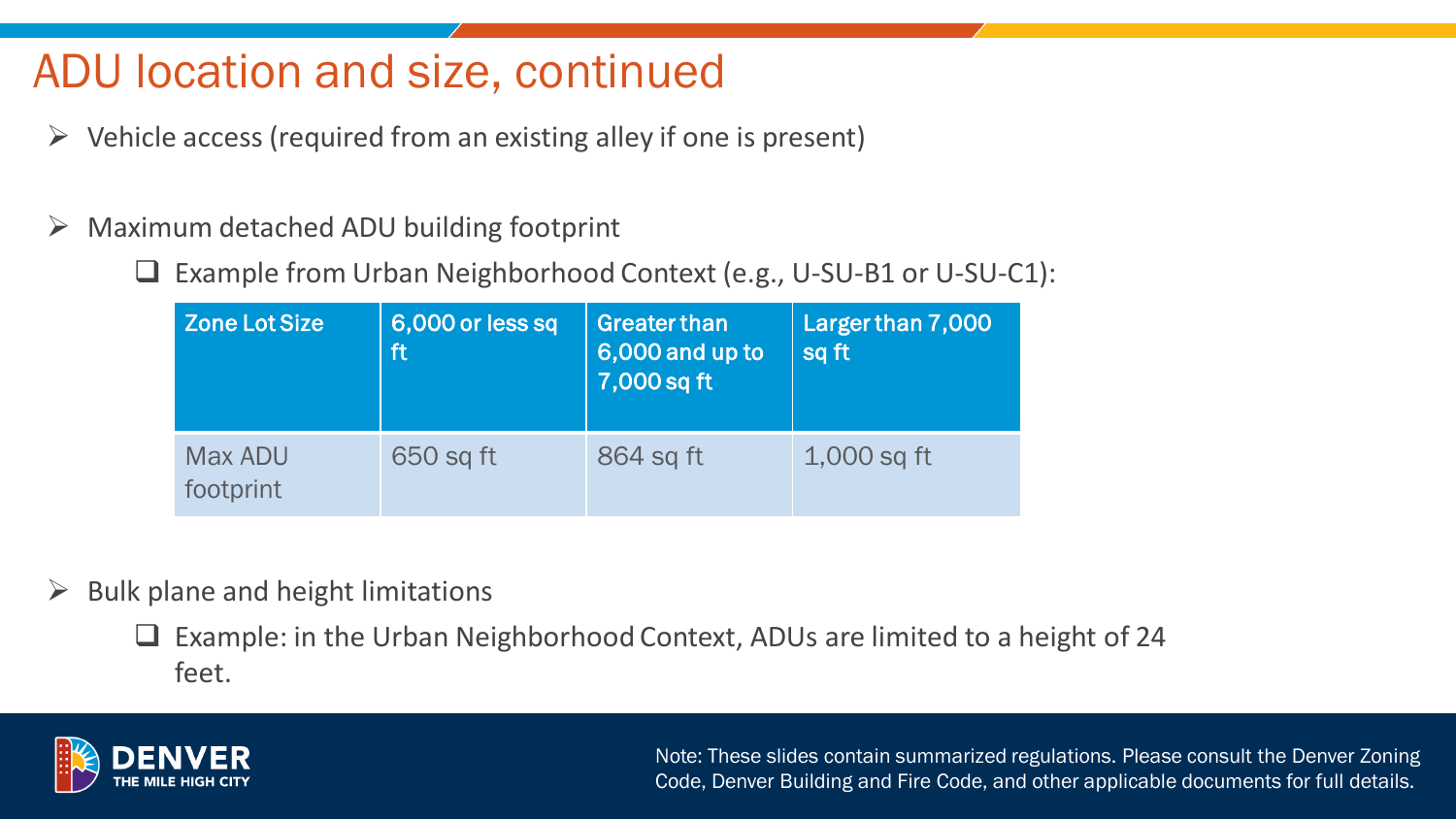### Can I convert an existing structure to an ADU?

- Converting an existing detached accessory structure (such as a garage) requires compliance with **all** Detached ADU Building Form Standards (see previous slide).
	- $\triangleright$  For example: while a garage structure may have a narrower side interior setback, a detached ADU structure may not, so an existing detached garage with a 1-foot side interior setback **could not** be converted into a detached ADU structure (which may require a 5-foot side interior setback)
- Existing structures must meet all Building and Fire Code requirements for safe habitation, including standards addressing foundation type, energy efficiency, utility connections, and fire separation. Most residential garages built on concrete slabs **cannot** be legally converted to habitable occupancy for ADUs.
- Mobile Homes, recreational vehicles (including "tiny homes" with wheels), and travel-trailers cannot be used as Accessory Dwelling Units (per [Denver Zoning Code U](http://www.denvergov.org/zoning)se Limitations in Sec. 11.2). Manufactured or modular homes that meet all Building and Fire code requirements and are attached to a solid foundation may be able to be used as an Accessory Dwelling Unit. This could include very small units and "tiny homes" (described by the International Residential Code as homes with a floor area of 400 square feet or less).

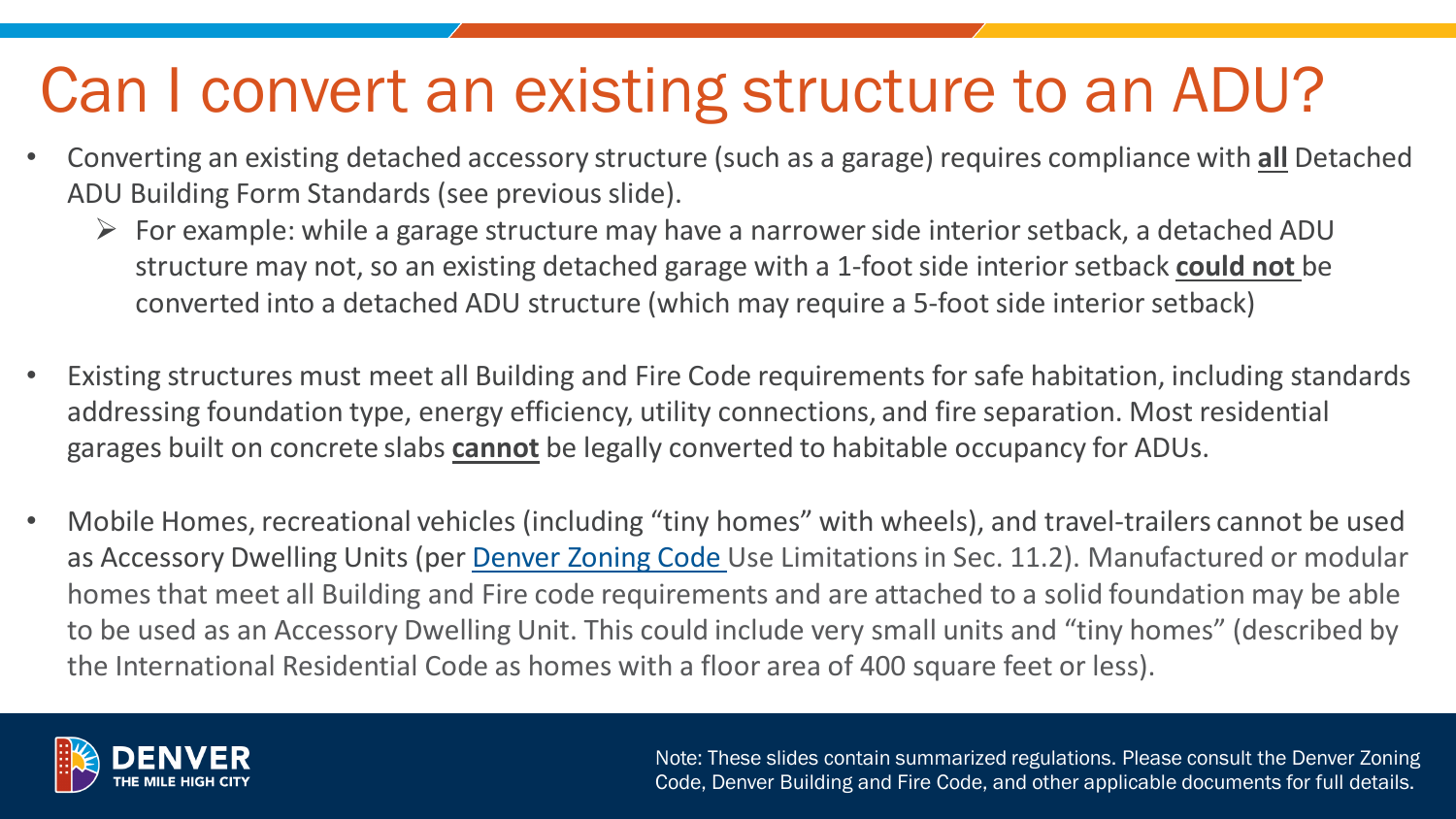### What are "Carriage Houses" and Carriage Lots?

- "**Carriage houses:**" While the terms are often interchanged, an accessory dwelling unit is not a "carriage house" for zoning purposes. The term "carriage house" has no legal meaning under Denver's zoning code.
	- $\circ$  If your property contains a detached residential structure that can meet building form standards for the Detached ADU Building Form (see slide 7), and your zone district allows Accessory Dwelling Units, you may be able to obtain a permit to use the structure as an ADU.
	- Accessory Dwelling Units are "accessory" to the Primary Structure on a zone lot, and in most Single-Unit (SU) zone districts, only one Primary Structure is allowed. In some very limited circumstances, an existing second residential structure on a zone lot built before 1955 can qualify for a permit as a second Primary Structure. See DZC Sec. 1.2.3.5.B
- **Carriage Lots:** If you own property that qualifies as a "Carriage Lot" under Denver zoning (a piece of land usually in the middle of a block and surrounded on all sides by public alleys), an ADU detached structure and use is allowed. There are special regulations applicable in these cases – see DZC Sec. 12.10.4

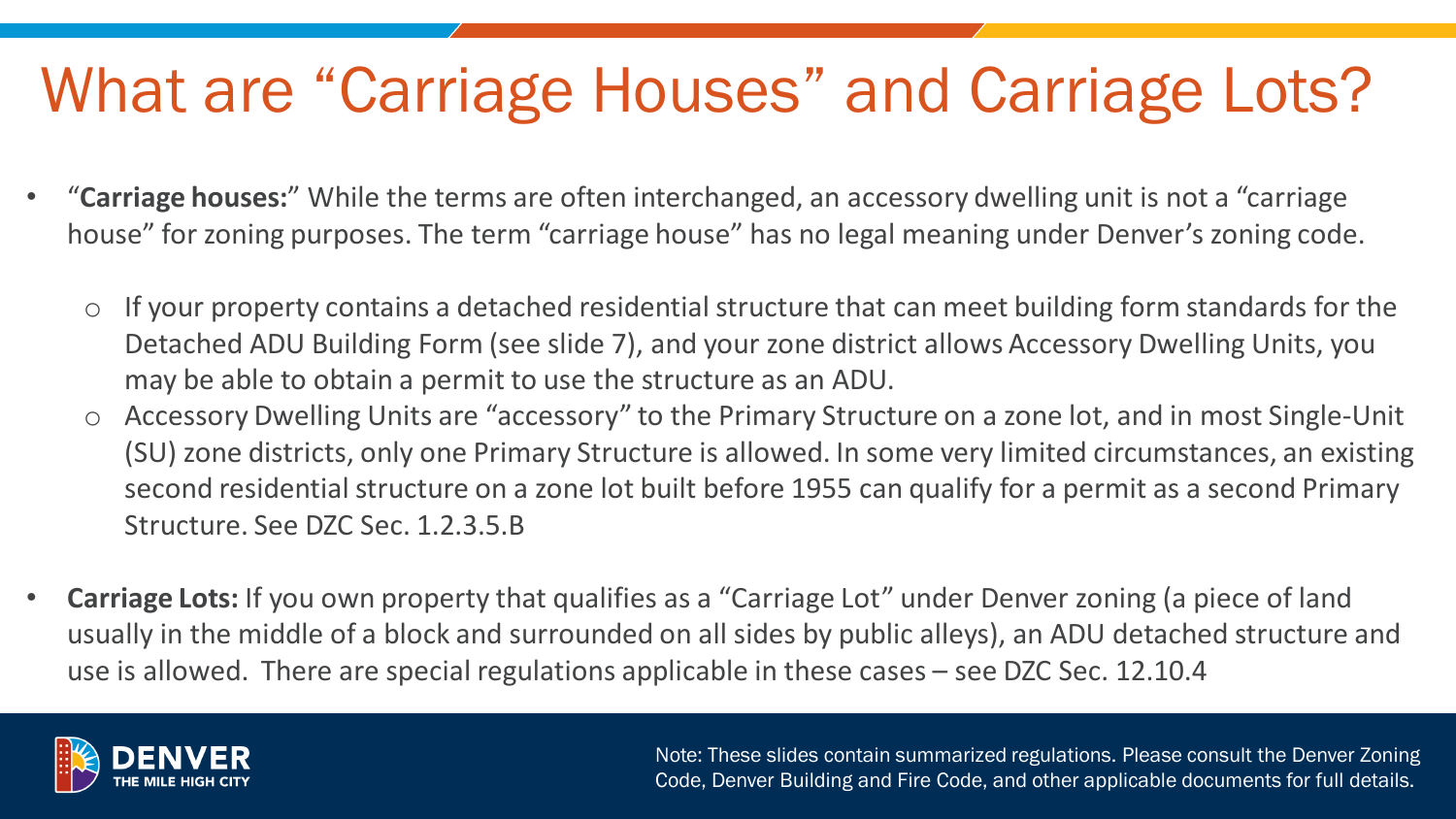## What permits are required for an ADU?

- All new dwelling units require Zoning and Building permits. Zoning and Building permit requests are reviewed by Community Planning and Development's Residential Review Team. Visit the [Residential Permitting](https://www.denvergov.org/content/denvergov/en/denver-development-services/home-projects.html)  webpage for more information.
- New habitable spaces, such as ADUs, are also required to have a Sewer Use and Drainage Permit (SUDP), and in some cases sewer lines will need to be replaced. Visit the [Sewer Use and Drainage w](https://www.denvergov.org/Government/Agencies-Departments-Offices/Agencies-Departments-Offices-Directory/Department-of-Transportation-and-Infrastructure/Documents/Wastewater-Permits/Sewer-Use-and-Drainage-Permits)ebpage for more information.
- All structures must meet Denver building and fire safety requirements. Review the [Denver Building and Fire Code](http://www.denvergov.org/buildingcode) for more information.

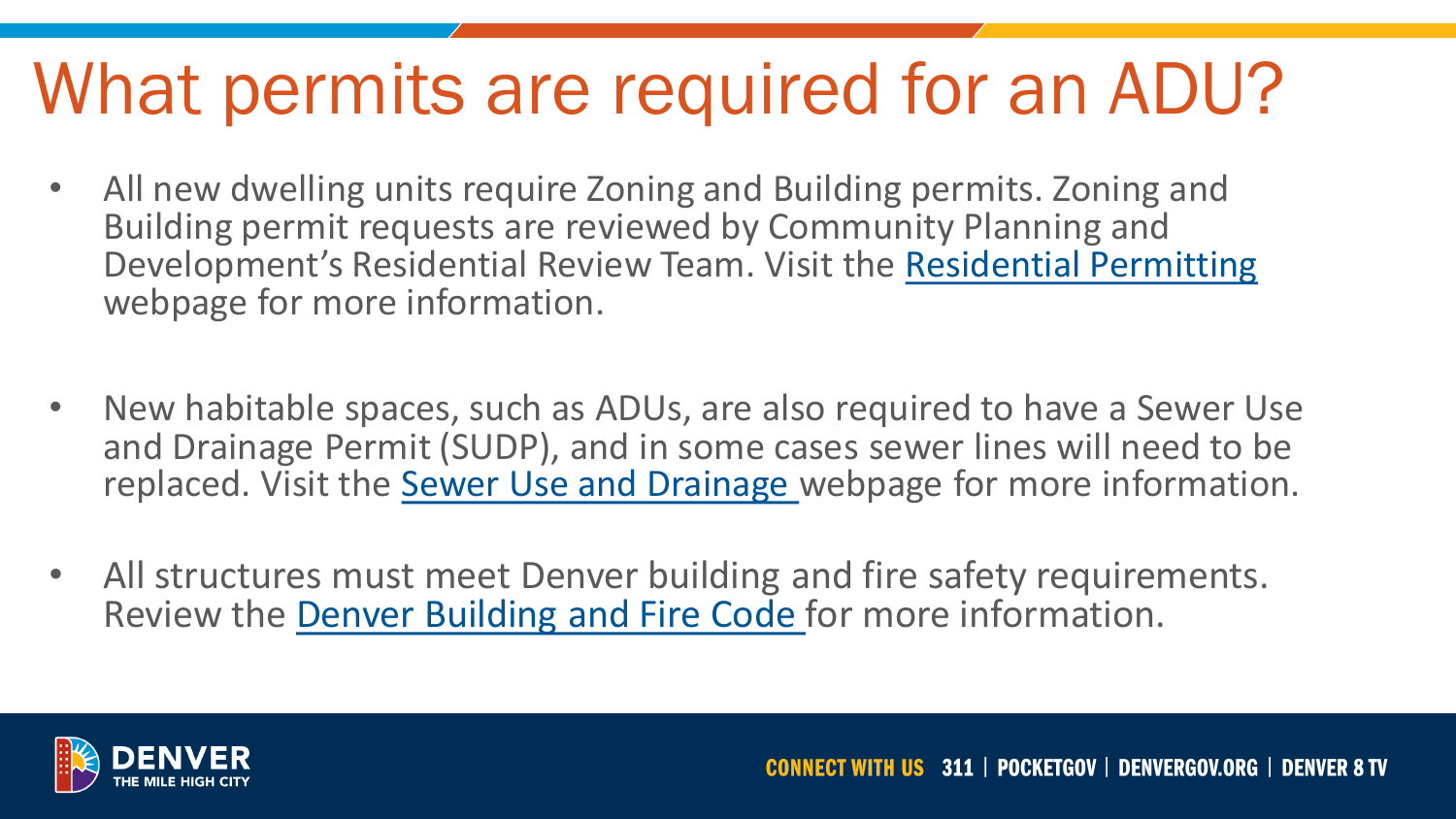## I heard about a project that is updating ADU regulations, where can I learn more?

**The ADUs in Denver Project** aims to remove barriers to ADU construction and make sure they fit in with different types of neighborhoods and block patterns, like suburban lots without alleys.

**Envisioned outcome:** revisions to the Denver Zoning Code which dictate the size, shape, and location of ADUs. This will likely include new zone districts and standards for ADUs in the Suburban Neighborhood Context

#### **How can I learn more?**

Visit [www.denvergov.org/textamendments](http://www.denvergov.org/textamendments)